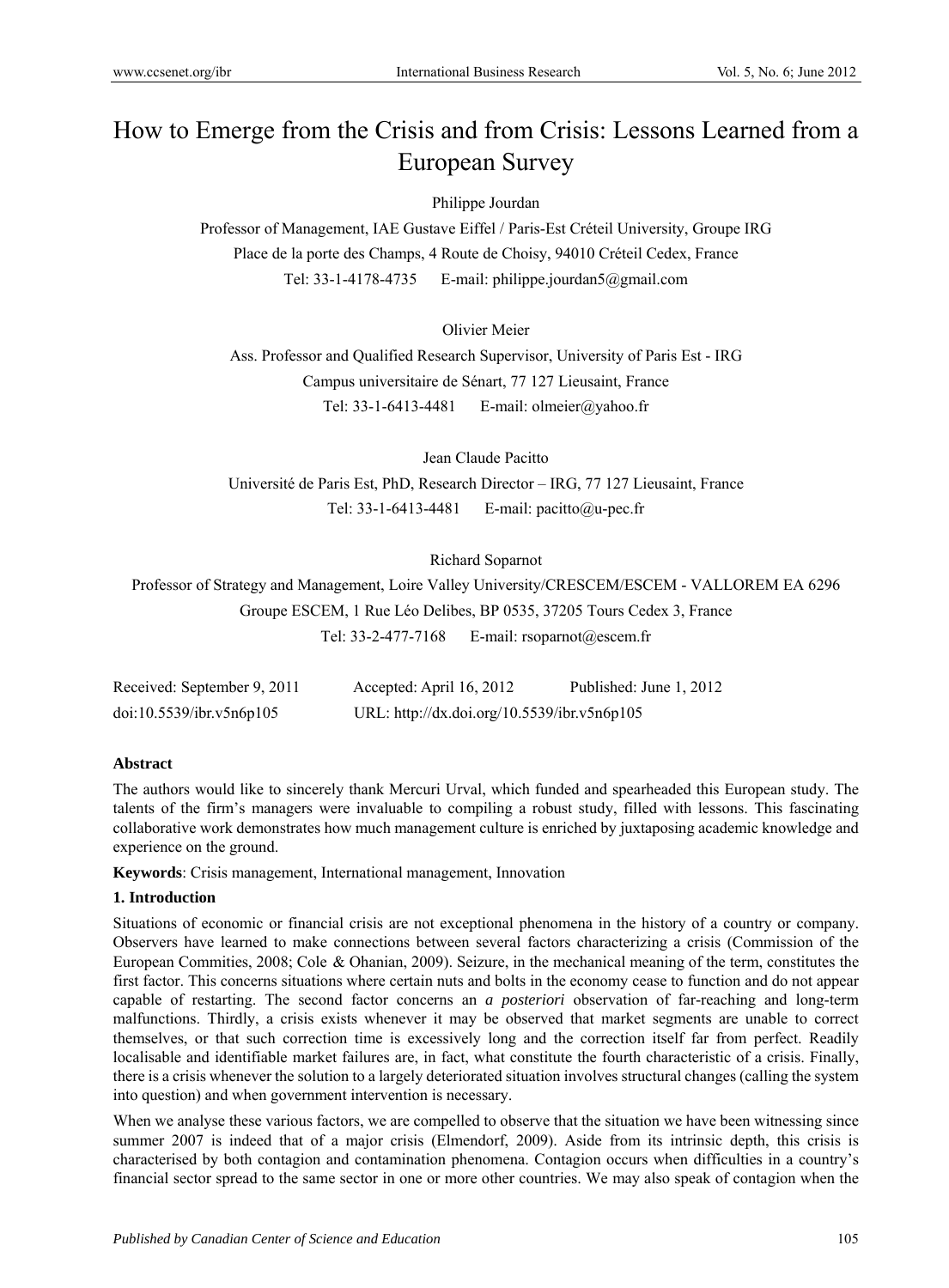difficulties in one financial sector result in weaknesses in other financial sectors (we might just as easily speak of systemic risk). Contamination, on the other hand, occurs when the financial crisis spreads from the financial sector to the real sector. We are well aware that we are currently in the presence of both contagion and contamination. Thus, it is not simply the international financial system that is affected, but also all corporations, in their strategies, in their operations and in all aspects of their management.

Although the path has been bumpy at times, especially with the bursting of the bubble in the electronic sector in 2000, the last 2 decades have been years of sustained growth in industrialized countries and of spectacular growth in a number of emerging countries. The current crisis marks the end of this 20-year cycle. The genuine euphoria that had gripped some economies (the American, British and Spanish economies, for example) is now giving way to a far-reaching crisis. Very few studies have directly focused on competitive strategies in industries in crisis. Management studies define the notion of crisis as a situation that threatens the functioning, objectives and values of an organisation (Hermann, 1963) and that leads to the formulation of new managerial practices. The exceptional nature of the crisis, in effect, implies strong uncertainty (Milburn, Schuler & Watman, 1983) and raises the issue of a need to reconfigure resources and the role of the manager, due to the necessarily shortened time between decision-making and action. From this standpoint, any crisis will endanger the operating framework of a given company and put its reputation and that of its manager on the line (Libaert, 2001); it will imply choices, changes in attitude, decisive actions and, generally, the development of specific capabilities and procedures in order to eliminate the insecurity. It may also generate stronger emotional pressures, rendering communication and relationships with others more sensitive.

Crisis phenomena firstly manifest as a lack of visibility with anxiogenic consequences for economic players (Crossan, Cunha, Vera & Cunha, 2005). The effective complexity of the crisis is a factor that can lead to anxiety and misunderstanding; hence, crises sometimes lead managers to deliver a simplified interpretation of their complexity to enable their teams to identify and take on board key problems without spreading themselves too thinly. The complexity of the situation, the uncertainty, the fear of the unknown and the lack of visibility trigger a sort of survival reflex in managers, especially those in large organisations. Managers often have their own ideas on how to deal with the crisis, but dare not suggest, or even implement them (Adrot & Garreau, 2010). It is important to leave room for "unconventional" ideas. We can cite the example of a large company whose managers had rejected a project involving a unique co-operative solution, with a highly transparent operating method. However, they subsequently invited the project's creator to a management board meeting for further discussions about the project and today, amid the current crisis, the project is under closer scrutiny and may indeed be implemented. So how do you instil confidence in your employees when, as a manager, you lack sufficient visibility to see clearly into the future? This is the fourth key to success in crisis leadership: the ability to be consistent, both in decision-making and in the attitudes adopted in a crisis context - intrinsic consistency in what you do, say and decide. Such consistency engenders confidence, and gives employees the feeling that their manager has a map to help him navigate and stay on course in a turbulent and uncertain climate. Displaying consistency means rendering work processes visible, clearly announcing the main milestones on the horizon since the future is uncertain, taking an active interest in field feedback and taking the time to truly listen to your employees (Besson & Lavorata, 2010).

Finally, in periods where uncertainty reigns, the difference between success and failure often lies in the company's ability to deviate from the more cautious cost rationalisation approach in order to take entrepreneurial measures, develop market share and improve results (Duquesnois, Le Roy & Gurau, 2010). In a recovery context, the situation facing companies who have adopted the first approach, i.e. the wait-and-see policy, is at best identical to their initial status. Conversely, those who opt for the second, i.e. the innovative approach, gain a competitive edge and post positive long-term results. The growing economic difficulties and financial constraints mean that many companies are prompted to rethink their development model and resource systems, by seeking out as yet unavailable skills via the search for new combination modes (Naidoo, 2010; Despahandé & Farley, 2004).

But how was perceived the recent crisis?

#### **2. The Study**

The Panel On The Web Institute and the consulting firm Mercuri Urval recently conducted a survey of 844 businesses in 8 countries (Austria, Belgium, Denmark, France, Germany, Italy, the Netherlands and Switzerland), which yielded some interesting results on perceptions of the effects of the crisis and the measures to be taken in order to emerge from it. The objective of the survey was to build upon the recent crisis in order to identify the key factors for success likely to ensure sustained growth for companies, by interviewing a group of senior managers, including a high proportion of executive officers (57%).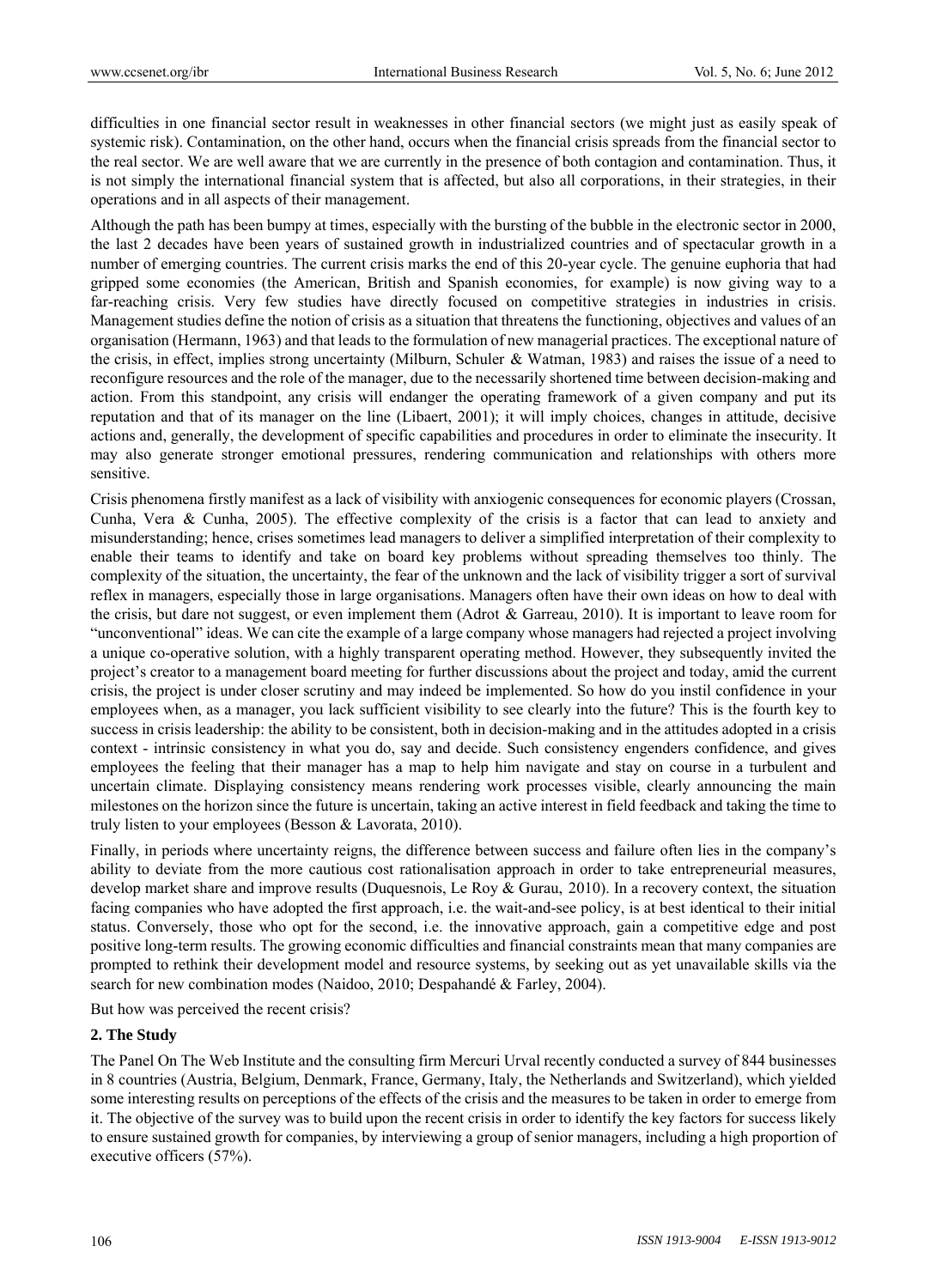The questionnaire comprised 37 questions (both quantitative and qualitative) on the perception of the crisis and the assessment of the key factors for a return to sustainable growth. The 46 factors were therefore organized into 4 main factors: financial management (11), specific skills (11), internal management (13), market / customer orientation (11). The CAPI face-to-face interviews were conducted by senior consultants from Mercuri Urval, a human resources consultant firm which funded and spearheaded this European study. Each one lasted around 1h 30 minutes. Different sectors of activities were chosen from industry to services, mixing small, average and big sized-firms (with no specific quotas albeit). The field was conducted in October and November 2009.

The study was conducted face-to-face while the effects of the crisis were still being sharply felt (table 1), and revealed surprising results on more than one level (see for example in table 2 the hierarchy of the indicators used by Top Management to assess the health of their company and the surprisingly low importance of the stock price and the health of the sector). In fact, even though the crisis will still have an impact on businesses in 2010, it cannot be said that pessimism is the dominant sentiment to emerge from the results of the survey. Fundamentally, to managers in Europe, the crisis appears to have been the best time to think about new solutions and particularly, to carefully consider the competitive levers for their business and try to answer the following question: in such a hard-hit environment, what will return my company towards growth? A reading of the economic news would easily lead one to believe that companies are singularly obsessed with cutting costs. However, this is far from the truth, and in fact, for many companies, priorities include finding ways to enhance the value of human capital, which is seen as one of the keys to breathing new life into companies. In this regard, the crisis was revealing. In the face of all kinds of constraints, it is important to enhance value across the board, including in quality of services, enhancing core competencies, quality of recruitment, training, ability to innovate, etc. This approach, which is akin to making a 360° turn in terms of management, is generally being embraced by all the industrialized countries in Europe, regardless of whether they are located in the North, South, East or West.

Insert Table 1 Here

Insert Table 2 Here

Although the valuation strategy does not preclude a strategy to reduce the costs, its increasing popularity reveals a new mindset and desire to enhance internal competencies with the objective of identifying new ways of doing things. From this perspective, it is apparent that companies are no longer simply trying to differentiate their goods and services, but are also trying to do things differently, that is to make a greater commitment to strategies involving change. The crisis remains quite a constraint, but also presents a wonderful opportunity, a unique time to create value and to dare to think of things that were unthinkable during normal times. In reality, this awareness was also prompted by thoughts about the future of European companies: crisis or no crisis, the globalization of economies goes hand in hand with delocalization of businesses, a phenomenon which led all European companies to "take their new destiny into their own hands," to quote one of the managers interviewed.

## **3. The Crisis as an Opportunity**

#### *3.1 Exploring New Approaches*

Although 73% of the companies surveyed believed they were affected by the crisis, this result must be tempered by two other results. First, in 2010, 61% believe that their situation will improve and second, and perhaps more importantly, 77% believe that the crisis provided them with a wonderful opportunity, an opportunity, most notably, to implement new management methods (see table 3)*.* The crisis is therefore frequently viewed as the best time to experiment, a unique time to test new ways of doing things. The fact that changes were made during and as a result of the crisis is therefore not a myth, it is a reality. From this point of view, the crisis is a time which made it possible to experiment, a time when resistance faded in the face of the urgent need to return to generating growth. Although internal tensions were exacerbated by corporate plans, the crisis also presented an opportunity to (re)mobilize all personnel, a vision, however, that was more entrenched in companies in Northern Europe (Germany, Belgium and Denmark) than in those in central Europe (France) and Southern Europe (Italy).

#### Insert Table 3 Here

The crisis was also the time when projects that had previously been considered (or left dormant for a very long time) materialized into action plans. The results of the survey also revealed a large degree of consistency between the perception of the crisis and the factors likely to enable companies to confront it, and the action plans that were implemented. The indicated priorities were reflected in the operational strategy; they were not simply used as sound effects for internal use. The desire to win over new customers, improve service, increase the level of motivation among employees as well as profitability became the focus of concrete actions.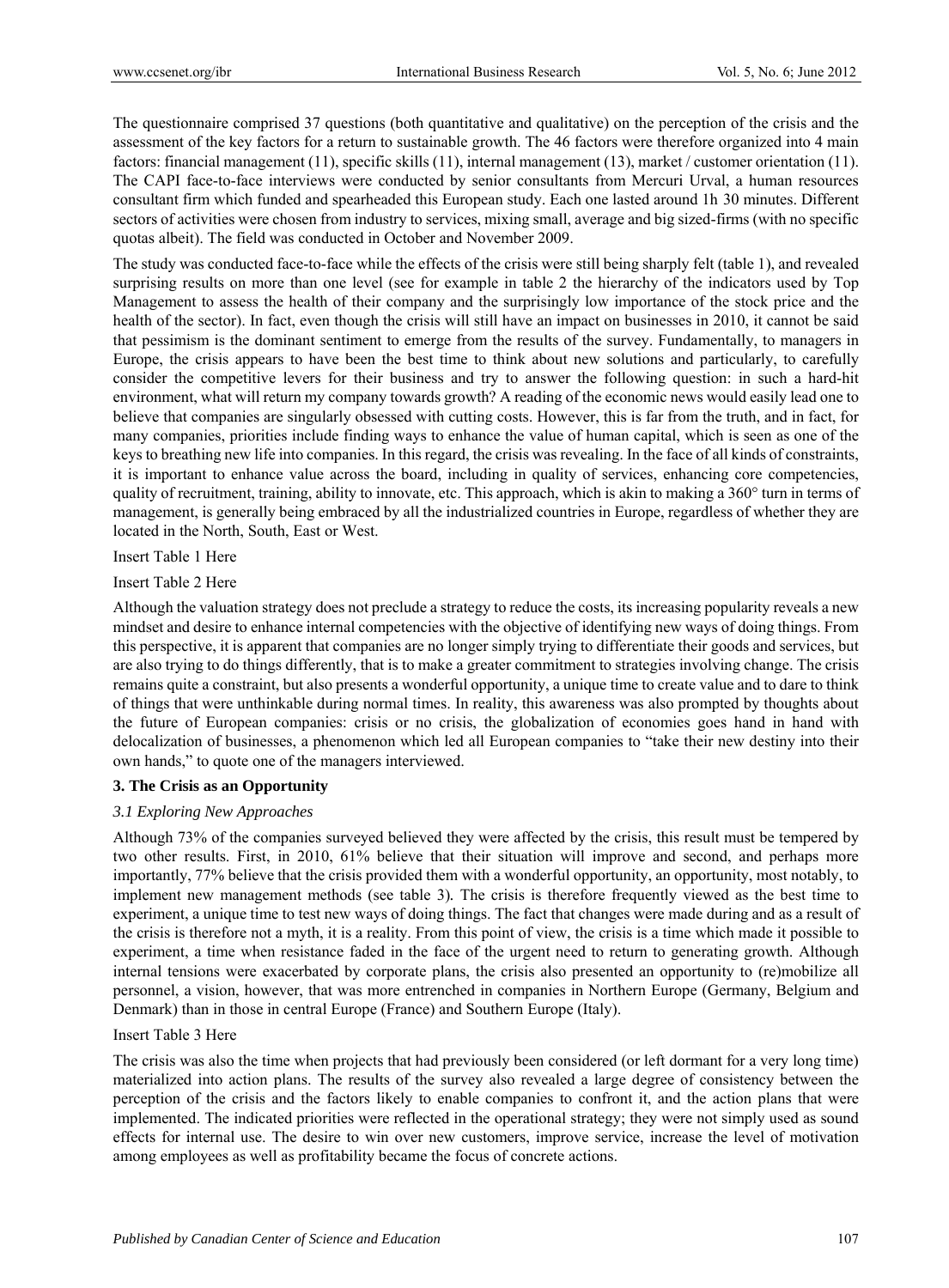The crisis is therefore the time to reconsider and as we will see, this process involves questioning existing practices but, more importantly, provides an opportunity to explore new approaches deemed to be too risky during periods of growth. In future, effective implementation of such approaches can be authorized by offering managers new "target areas." A reading of the numbers reveals that although the crisis favors this time of collective reflection, it certainly provides one of those rare moments where there is a risk of completely changing routine practices, all too often inspired by a "benchmark" or simply "cutting and pasting" the actions of others. In a way, it is also the best time to adjust to and even make changes proactively. By adjusting to changing economic conditions, the goal is indeed to adapt to a new economic cycle: that of hyper-competition (globalization of economies, competition from developing countries) and hyper-risk (emergence of new financial, economic, environmental, corporate and political risks, etc.). It is also a time when weaknesses or problems for which solutions had been postponed because they were not considered to be priorities are revealed and reconsidered and perceived as impediments to growth.

#### *3.2 Improving Existing Resources*

The crisis is also the best time to redefine priorities and from this point of view, the findings of the survey are quite interesting. The top priority is to reinforce human capital as a preamble to the dual concerns of improving the quality of service (a key success factor in a post-industrial economy) and listening to customers (a prerequisite for confidence and consumer spending to return). Withstanding the crisis and emerging from it faster than competitors requires placing greater value on human capital, a value which is deemed to be the only one likely to create conditions for success in the medium and long term. It is easy to see that at this level, management is no longer a matter of applying techniques better than others but requires often complex management of competencies, an area which also requires experimenting with new ways of doing things (see table 4).

Faced with budget constraints that have become even more restrictive, businesses have become aware that searching for reservoirs of productivity, knowledge and lastly innovation should start within the business itself. The crisis has had an undeniably introspective effect. It is a time when businesses embark on a journey of self-discovery by focusing attention on existing resources and the multiple ways to develop them even further. It is also a time when the dynamic and progressive aspects of the human factor are being acknowledged.

With respect to the two other priorities, we realize that for businesses, it is no longer a matter of simply repeating the claim that the customer is king, but to create the conditions for such a claim effective. Quality of service must be "real" and not simply serve as a company slogan; a majority of businesses share the opinion that they need to improve their ability to listen to customers. This demonstrates that companies have become aware that relationships with customers are not always optimal and that everything is not always done to listen to customers. By complicating maintenance of the business/customer relationship, the crisis is forcing companies to extensively reconsider this relationship and act, from a business point of view, to attract new customers on the one hand and foster greater loyalty among existing customers on the other. This is achieved through a service strategy that is clearly identified as a priority. In a way, the crisis is therefore the moment of truth, a time to assess certain measures and strike a balance between objectives which are often posted definitively and their actual effectiveness. Considered all too often to be a matter of techniques or managerial trends, the customer relationship is now being assigned a new objective: being effective. It is important to remember that this effectiveness is increasingly being achieved through policies based on personalization in areas which are often dominated by an impersonal relationship falsely gilded with so-called personalization.

From this point of view and this is where the survey provided an optimistic vision of the post-crisis period, the crisis will no longer simply trigger introspective reflexes, but will prompt real strategic diagnoses where weaknesses are no longer underestimated but seen as major obstacles to growth and the most certain path to failure.

Insert Table 4 Here

#### **4. How to Return to Generating Growth**

#### *4.1 Is the Market/Customer Focus an Initial Reflex?*

With respect to the key success factors likely to ensure growth, the survey revealed that although the market-focused approach is still preferred (76%), core competencies obtained the second highest score (61%) far ahead of internal management (43%) and finance and management (32%). Although companies continue to prioritize the marketing approach, they no longer ignore the extensive reserves of their competitive abilities. The strategic and marketing aspects are no longer separated. With respect to the market-focused approach, business priorities are clearly focused on obtaining new customers (71%); this approach therefore significantly outpaces fostering loyalty among customers (55%), often promoted by academic literature, and customer service (45%) as the immediate and initial reaction to a decline in activity and business revenue. As we will explain in further detail, the crisis has accelerated a return to basics. Fewer efforts are being made to establish an international presence, expand into new markets and improve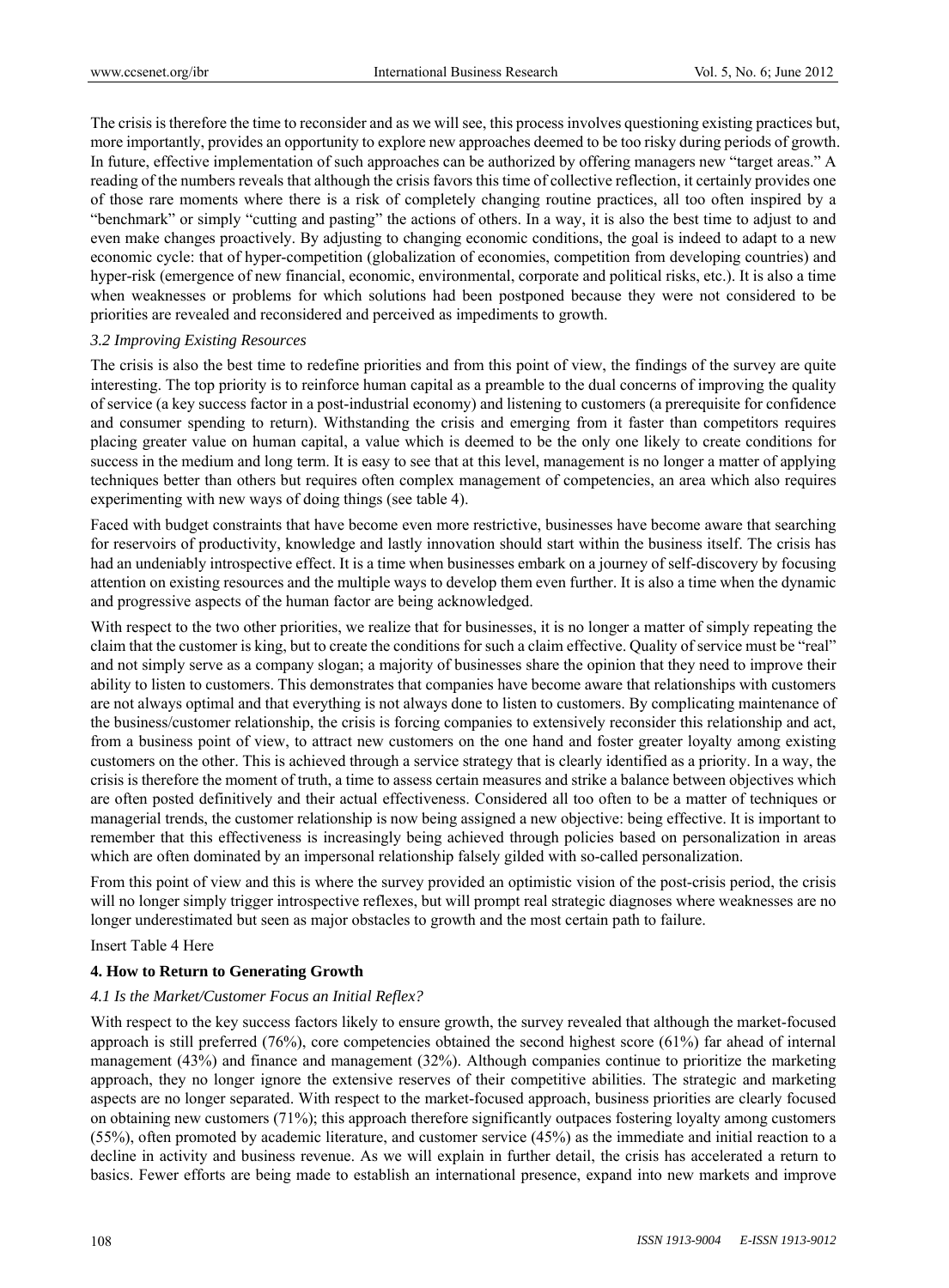short-term availability, and instead, more efforts are being spent on restoring profitability and a sufficient level of activity, achieved by strengthening relations with its best customers. However, as indicated above, this strengthening of customer relationships is also clearly perceived as the main priority for companies in the future (see table 5). At this level, the crisis certainly revealed weaknesses.

The crisis affected the customer portfolio of most companies and this is exactly what needs to be restored. We should therefore not be surprised that for companies in Belgium and The Netherlands, the scores for identifying new customer expectations were very high. Companies are no longer content to implement adaptive strategies; they also want to anticipate market trends. This approach is more popular in a block of small countries in the North (Belgium, The Netherlands, etc.) than it is in all other countries, undoubtedly because company managers in these countries are aware of the limitations of their domestic markets.

#### Insert Table 5 Here

#### *4.2 Is Innovation a Crisis Killer?*

Quite logically, with respect to specific anti-crisis skills, companies prefer innovation (63%) over quality of service (54%) (see table 6). The results of the survey not only reveal the importance of innovation, but also reveal the fact that companies want to accelerate the frequency of this innovation in a concrete manner. Indeed, it is through innovation (fortunately) that companies hope to attract new customers and meet new expectations. On this level, the crisis has appeared to amplify awareness that it is necessary to enter an era of "change" and not just "differentiation" in terms of innovations. Indeed, in order to emerge from the crisis, the ability to simply be different does not appear to be the preferred approach. Innovation must serve as a means to break with tradition and redefine the value of products and services. This explains why human and intellectual capital is also being valued. Change strategies, more than any other strategy, require mobilization of skills and new combinations of skill sets. Companies not only focus on what they own and what they know how to do, but also move beyond that point to think of new ways of doing things. Innovation is clearly perceived as being the result of a complex disruptive process and no longer as the result of strict obedience to an internal process directed solely by the R&D function.

This helps clarify why innovation ranks second for strategies in existing action plans. Innovation is not an order, it is the result of multiple actions implemented within the company; it can be encouraged but it can never be determined. In the ranking for the key success factors, we realized that there is a certain logic to the choices being made by companies. Winning over new customers comes first, ahead of innovation, which in a way is the means of achieving these conquests, and ahead of profitability, a consequence of the first two key success factors. The hierarchy of core competencies which must be mastered is quite logical: strengthening the ability to innovate in order to win new customers, improving quality of services to foster greater customer loyalty and then investing in human and intellectual capital, now considered to be a greater priority than just technological and material capital within the context of a post-industrial economy. Of course, some disparities remain among countries. The Italian economy, which has a substantial sub-contracting economy, is having to deal head on with competition from developing countries in terms of costs and expects to maintain its investments in order to improve its productivity; France is placing further emphasis on the quality of service, while countries in the North – Belgium, The Netherlands and especially Denmark – are trying to enhance organic growth.

#### Insert Table 6 Here

#### *4.3 Is Taking Action Based on Employee Motivation a Profitable Investment?*

The effect of the crisis also had an impact on the priorities indicated for internal management (see table 7)*.* A major concern for businesses is of course the motivation of employees (60%), which is a higher priority than management of skills and profiles (48%). In this case, the short term is given priority and indirectly, we have a good indication of a corporate climate which has undoubtedly been affected by the crisis. Of course, a number of differences can be noted from country to country: Italy, a country with a strong tradition of unionism is more concerned with the deterioration of the corporate climate, which explains its focus on motivating employees and middle management and catching up with requisite salary increases; countries in the North – Denmark, Belgium but especially The Netherlands – are inclined to invest in new structures of work organization (collaboration, network, project by project, etc.) in order to offer other perspectives to employees and managers. However, in a European context where the recent crisis has served as a catalyst for previous frustrations resulting from the stagnation of purchasing power since the move to the euro (with a marked impact in some countries, especially in France, due to the gap between price increases and employee income), it is therefore not surprising that senior managers are concerned about the decline in the motivation of middle management (which ranks 3rd in terms of priorities for action). Most of the survey respondents held senior management positions, which undoubtedly explains the relative discretion of their own level of motivation. However,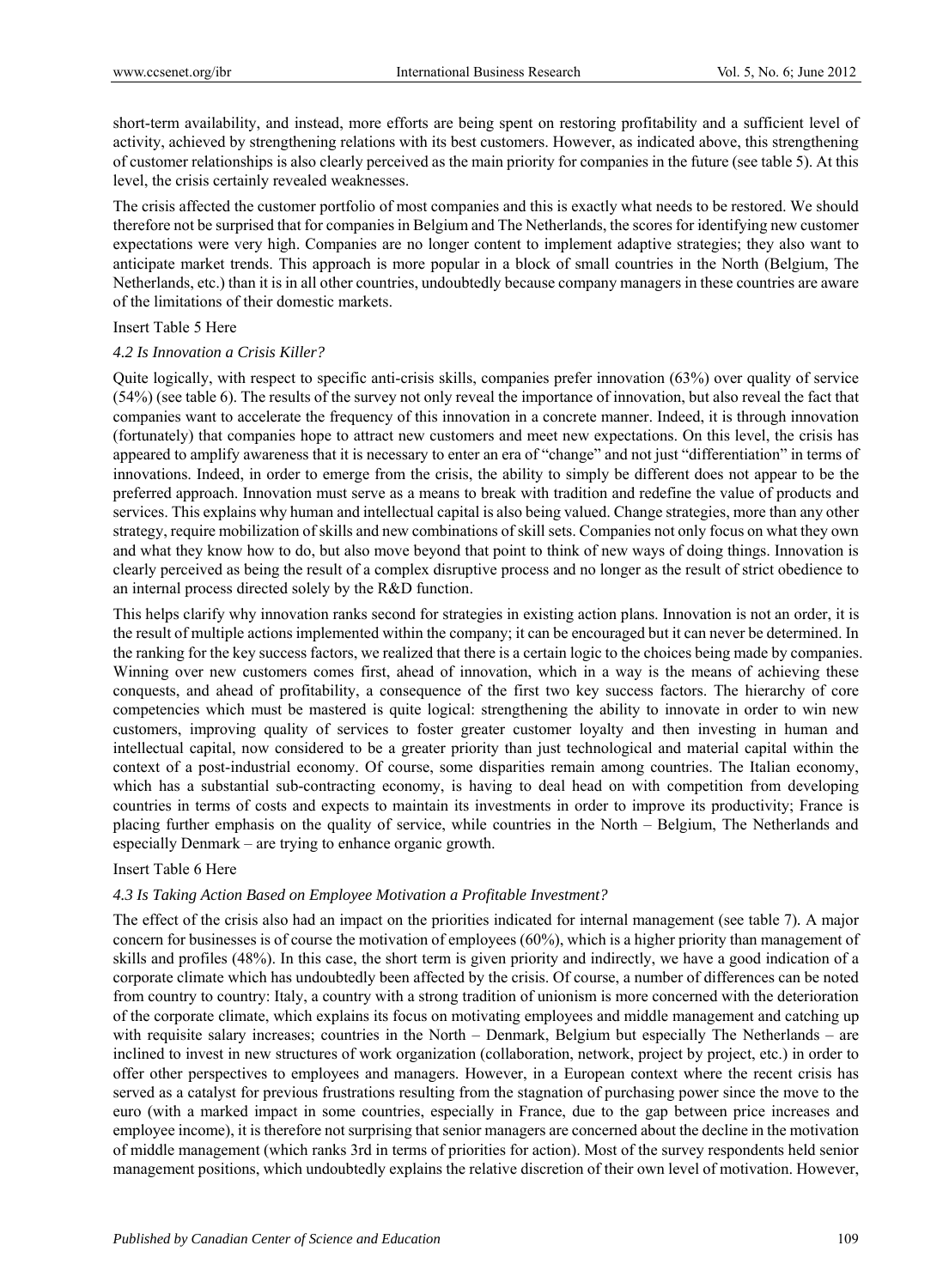many were of the opinion that the crisis had had a very negative effect on the motivation of middle management and even more so on employees and technicians at the lower end of the scale.

#### Insert Table 7 Here

For all businesses, regardless of the sector concerned, one key to emerging from the crisis lies in management's ability to ensure that employees remain motivated and that the crisis does not affect the internal cohesion of companies. At least as much as classic economic-related effects (decline in business revenue and profitability), today's fears concern the internal breakdown of a business at the very point when it is counting on its human assets to emerge from the crisis and discover new ways to foster growth. When asked questions about the actions that had been planned to deal with this area of concern, we note that there is no dissonance between what was said and actions to be taken. Indeed, actions have been planned to improve the level of motivation of employees and they are being prioritized. However, there is marked homogeneity in the envisaged priorities: in Denmark and Belgium, emphasis is being placed on new forms of organizing work such as collaborative management, organizing networks or management on a project by project basis. In France, priorities concern management of profiles and skills, motivation of employees and amending work hours to offer greater flexibility. In Italy, improved management of internal promotion and adjustments to the salary schedule are planned in order to prioritize improvement in the corporate climate. Although the final objective is always the same (improve employee motivation adversely affected by crisis management solutions, corporate plans, cost cuts, salary freezes, etc.), each country defines its priorities based on the social context, economic environment and professional culture specific to that country.

More generally speaking and beyond the crisis, we therefore note that the issue of employee motivation has recently returned with a vengeance. Perhaps, we have for too long taken this for granted, believing that motivation resulted from a few well-known formulas. Although the results of the survey must be interpreted with care (due to the effects of the crisis), they nevertheless reveal that employee motivation is an issue which concerns all levels of the business, because, as admitted by the managers themselves, it affects the most basic of elements: involvement in the work. The companies surveyed ranked the need to motivate higher than the need for skills because they believe that greater motivation is a prerequisite for developing skills, which are often the end result. From now on, much is expected from motivation, because aside from greater involvement, companies also want employees to take the initiative and, regardless of the position held, become resources and allow the company to achieve its objectives, most notably in terms of innovation.

#### **5. Return to Basics**

#### *5.1 The More Things Change*

The crisis has been very revealing. By prompting introspection, it has improved diagnosis of the effectiveness of the strategies implemented up to that point and allowed questions to be raised regarding the opportunity to experiment with new approaches or simply return to basics, most notably through customer relationships and effectively valuing human resources. The key success factors indicated highlighted a clear perception of the drivers to be competitive as well as a clear perception of future challenges and actions to be taken in order to deal with them. From this point of view, innovation has a dual objective: to help businesses emerge from the crisis and allow companies to renew their strategic advantages. Due to its role as a catalyst, the hope is also that innovation will influence the motivation of employees through the implementation of so-called pilot structures, where the goal is to obtain greater interaction between the various stakeholders of the company. It is important to point out that this new vision of managing motivation through new organizational choices and new work methods is currently more popular in the "smaller" countries in Northern Europe than it is in the other large countries (France, Germany, Italy, etc.). Belgium, The Netherlands and Denmark have given strong indications that they are committed to implementing action plans in these areas, while France, Germany and Italy are starting to study these issues. Does this reflect a different hierarchy in corporate concerns? Does it reflect a greater ability to react and adjust in "smaller" countries in the North? Does it reflect resistance to changes in economies used to "rounds" of corporate negotiations?

Whatever the reason, some economies – particularly Italy, but also France, Germany and Switzerland – appear to be showing greater resistance than others vis-à-vis new managerial practices, which they deem to be important but have yet to establish any real priority of action for them to date (e.g., management within the context of a network, delegation, project management, collaborative management, etc.). Whether it is a reaction to the current trend or a focus on the essential, companies are opting for a certain degree of classicism in terms of management and would like first and foremost to improve the quality of service.

With respect to the quality process, the desire in this area is also to return to basics, customer service, quality of service, listening to customers. The bet is that by making these objectives more effective, it will not only be possible to win over new customers but to enhance their loyalty. In all sectors, improving processes is currently all the rage. It is no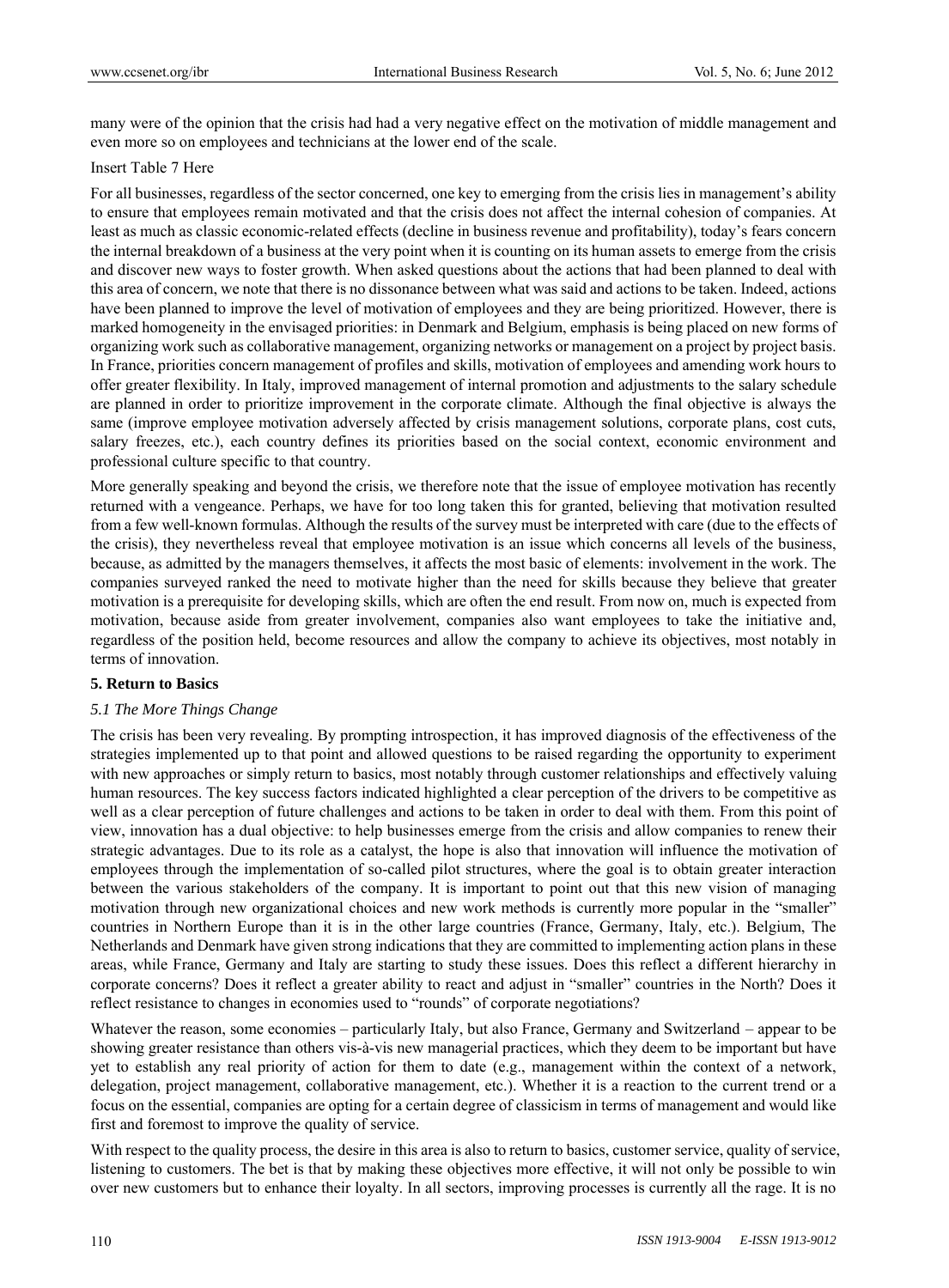longer a matter of doing something new just for the sake of it, but of questioning the actual effectiveness of practices until they are implemented, and then doing everything possible to optimize these practices. The crisis alone did not create new assessment mechanisms; it simply ensured that they were fully activated. Assessment cannot be separated from the cost-cutting process because it is by optimizing recourse to classic, tried and true techniques that businesses are also trying to obtain savings in order to return to more acceptable levels of profitability as soon as possible. This is the first step, the one that was immediately implemented by almost all countries as of the first few months of the crisis, in order to deal with a decline in business revenue and results. The initial measures focused on reducing investments, limiting expenses, reducing salary costs, risk management (financial, customer, etc.), as well as "classical" measures, which, in some cases, amplified the crisis by having an adverse impact on sub-contractors, suppliers, industrial/commercial partners, etc. (see table 8). Managers in different European countries have become aware of this – and this will now affect long-term actions: encourage innovation on an ongoing basis, sustain innovation, create a value chain involving all stakeholders in the business (customers, suppliers, sub-contractors, employees, managers, investors, shareholders, etc.).

#### Insert Table 8 Here

One reassuring fact is that this initial return to basics does not preclude new approaches as it is precisely at this time that people are thinking of new ways of doing things, particularly in terms of optimizing customer relationships. From the same point of view, in order to motivate employees, many companies are betting on management on a project by project basis and are looking for new, perhaps more collective approaches to further involve personnel. This demonstrates how much the crisis has affected the usual methods which businesses use to manage and motivate. It is the individualistic idea of motivation which is also being reconsidered. Although it produces good results during periods of growth, its limitations are easy to see when incentives offered by the business decline. It is the entire balance of the incentive/contribution pairing, which has been so well illustrated by Barnard, which is now being reconsidered.

#### *5.2 Emphasizing Action*

The businesses that participated in this survey reacted by implementing action plans and ensuring that the stated priorities were operational. Particular attention is being focused on acquiring new customers and it is at this level that businesses are focusing their operational strategies. The priority is therefore to increase business revenue and, at the same time, try to restore profitability. It can be noted that these plans and the market-focused approach have largely been finalized and are currently being implemented. We have moved from the reflection/study phase to the action phase. All action plans concerning key factors of success relating to the market-focused approach have been finalized, which is not the case for those concerning basic skills or, for example, action plans concerning human and intellectual capital which are far from being finalized (see table 9). This demonstrates that the action in this area is complex and cannot simply be reduced to applying proven techniques. Businesses know that they need to act but do not always know what to do. This is further emphasized when we examine action plans for internal management. The action plans are far from being finalized and close to 43% of businesses have not envisaged an action plan to deal with the issue of motivation, even though it is considered to be a priority. Businesses have diagnosed the problem but appear to be unable to treat the problem (see table10).

#### Insert Table 9 Here

#### Insert Table 10 Here

These results are interesting on more than one level. First, they show that motivation remains an area where operational strategies are difficult to implement. Businesses are definitely showing signs of confusion. This should mean calling upon services associated with management of human resources: what tools should be put in place in order to deal with a lack of motivation? Second, they reveal that when it is a matter of addressing operational issues, businesses are always more comfortable with quantifiable elements or elements that can always be measured. Human assets are certainly perceived as being vectors of growth but it is very difficult to appreciate the actual dynamic involved, particularly in a period of crisis when the usual markers for human resource management seemed to be obscured. Consequently, action plans relating to the area of finance have advanced much further, especially those concerning profitability, cash flow and the financial health of customers.

At this point, we must therefore distinguish between areas where companies can take action and where they are doing so in compliance with the stated priorities, and areas where they would like to act but have had their momentum curbed by the sheer complexity of managing human resources and the difficulty of finding good ways to resolve issues considered to be crucial to the future of the business. Perhaps, at this level, there is a fear of experimenting with management styles for fear of destabilizing the business even further and because there is so little information on these management styles. We can also take the position that treating problems associated with the motivation and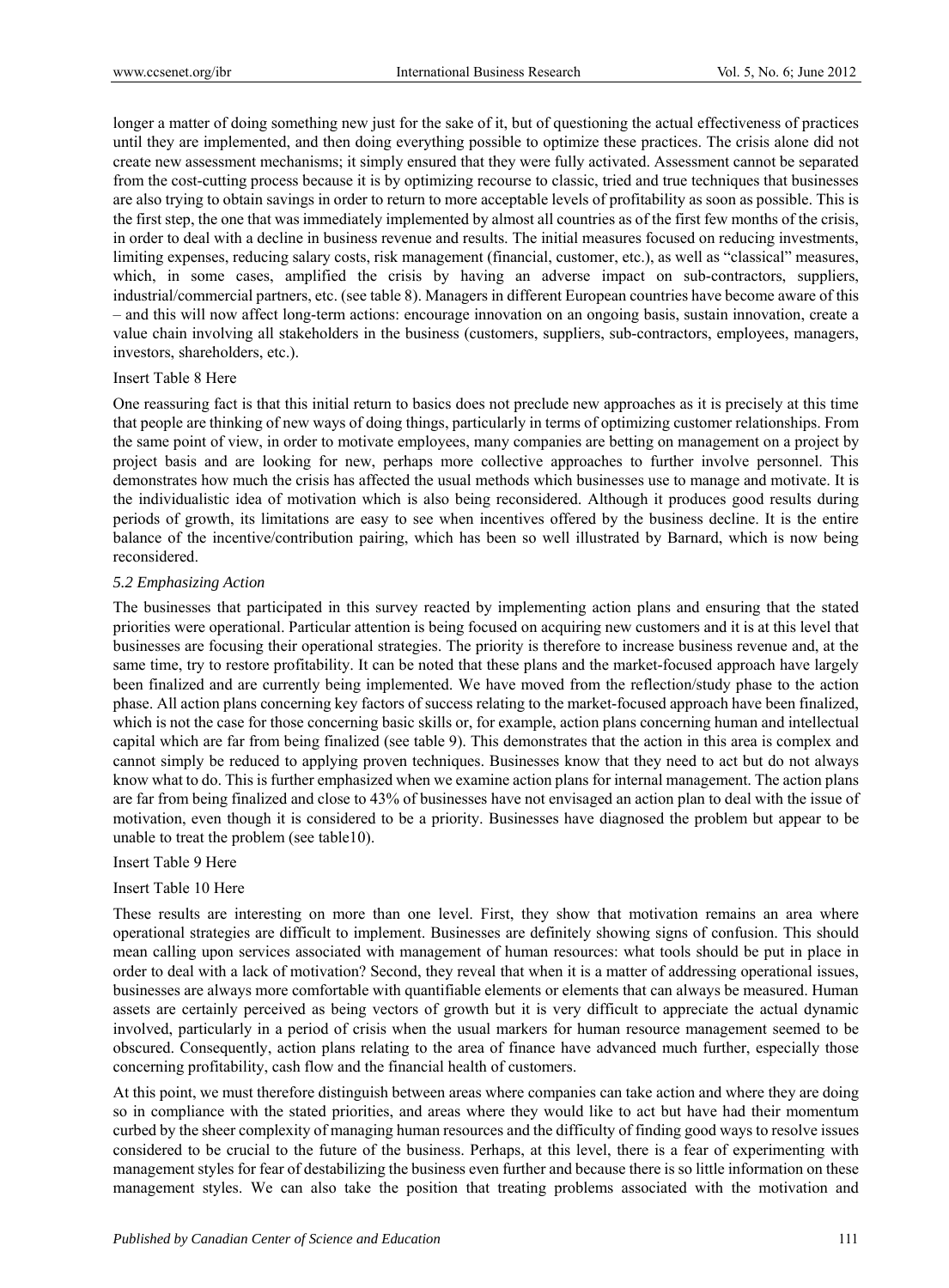strengthening of human capital does not fall within the scope of an operational strategy but should be the focus of true strategic reflection, perhaps in the longer term.

The crisis has forced businesses to ask questions; final answers will be obtained at a later date because they require the mobilization of information that businesses do not always have on hand when classic and routine management of human resources faces limitations. Nevertheless, specifically with respect to human resources, we cannot help but notice the quick action taken by businesses in Europe. These plans were developed and implemented in just a few months and in a particularly difficult environment both externally and internally. We can also say that there is no proof that the old plans which were reactivated continue to be relevant; the crisis presented an opportunity to experiment with solutions that had been affected by the circumstances.

#### **References**

Adrot, A., & Garreau, L. (2010). Interagir pour improviser en temps de crise. *Revue Française de Gestion*, *203*, 120-131.

Besson, M., & Lavoratta, L. (2010). Impact de la crise économique sur le management commercial. *Management et Avenir, 31*, 304-320. http://dx.doi.org/10.3917/mav.031.0304

Bleeke, J. (1991). Quatre stratégies pour affronter l'Europe ouverte. *Harvard L'Expansion*, 99-108.

Cole, H., & Ohanian, L. E. (2009). How Government prolonged the Depression. *Wall Street Journal*, February.

Commission of the European Commities. (2008). *A European Economic Recovery Plan*. Brussels: EC.

Crossan, M. M., Cunha, M. P. E., Vera, D., & Cunha, J. (2005). Time and Organizational Improvisation. *Academy of Management Review, 30*(1), 129-145. http://dx.doi.org/10.5465/AMR.2005.15281441

Dawes, S. S., Cresswell, A. M., & Cahan, B. B. (2004). Learning from crisis - Lessons in human and information infrastructure from the World Trade Center response. *Social Science Computer Review, 22*(1), 52-66. http://dx.doi.org/10.1177/0894439303259887

Delmas, M., Russo, M. V., & Montes-Sancho, M. J. (2007). Deregulation and environmental differentiation in the electric utility industry. *Strategic Management Journal, 28*(2), février, 189-209. http://dx.doi.org/10.1002/smj.578

Despahandé, R., & Farley, J. U. (2004). Market orientation, innovativeness and organizational culture: thai firms adapt to the Asian economic crisis. *Asian Journal of Marketing*, January, 5-19.

Duquesnois, F., Le Roy, F., & Gurau, C. (2010). Stratégies concurrentielles dans une industrie en crise. *Revue Française de Gestion*. Paris*, 36*(203), 41-56.

Elmendorf, D. (2009). The state of the Economy and issues in developing an effective policy response. Statement of the Director of the Congressional Budget Office before the Committee of the Budget, 29 January, US House of Representatives.

Feldman, M. S., & Pentland, B. T. (2003). Reconceptualizing Organizational Routines as a Source of Flexibility and Change. *Administrative Science Quarterly, 48*(1), 94-118. http://dx.doi.org/10.2307/3556620

Hall, W. K. (1981). Survivre dans un environnement plus rude. *Harvard L'Expansion, été*, 56-68.

Hermann, C. F. (1963). Some Consequences of Crisis Which Limit the Viability of Organizations. *Administrative Science Quarterly, 8*(1), 61-82. http://dx.doi.org/10.2307/2390887

Lagadec, P. (1996). *Cellules de Crise, Les Conditions d'une Conduite Efficace*. Les Editions d'Organisation, Paris.

Lagadec, P. (2000). *Ruptures Créatrices*. Les Editions d'Organisation, Paris.

Libaert, Th. (2001). *La Communication de Crise*. Les Topos. Dunod, Paris.

Milburn, T. W., Schuler, R. S., & Watman, K. H. (1983a). Organizational Crisis. Part I: Definition and Conceptualization. *Human Relations, 36*(12), 1141-1160. http://dx.doi.org/10.1177/001872678303601205

Milburn, T. W., Schuler, R. S., & Watman, K. H. (1983b). Organizational Crisis. Part II: Strategies and Responses. *Human Relations, 36*(12), 1161-1171. http://dx.doi.org/10.1177/001872678303601206

Miller, D., & Dess, G. (1993). Assessing Porter's (1980) Model in Terms of its Generalizability, Accuracy and Simplicity. *Journal of Management Studies, 30*(4), 553-585. http://dx.doi.org/10.1111/j.1467-6486.1993.tb00316.x

Naidoo, V. (2010). Firm Survival through a crisis. *Industrial Marketing Management, 39*, 1311-1320. http://dx.doi.org/10.1016/j.indmarman.2010.02.005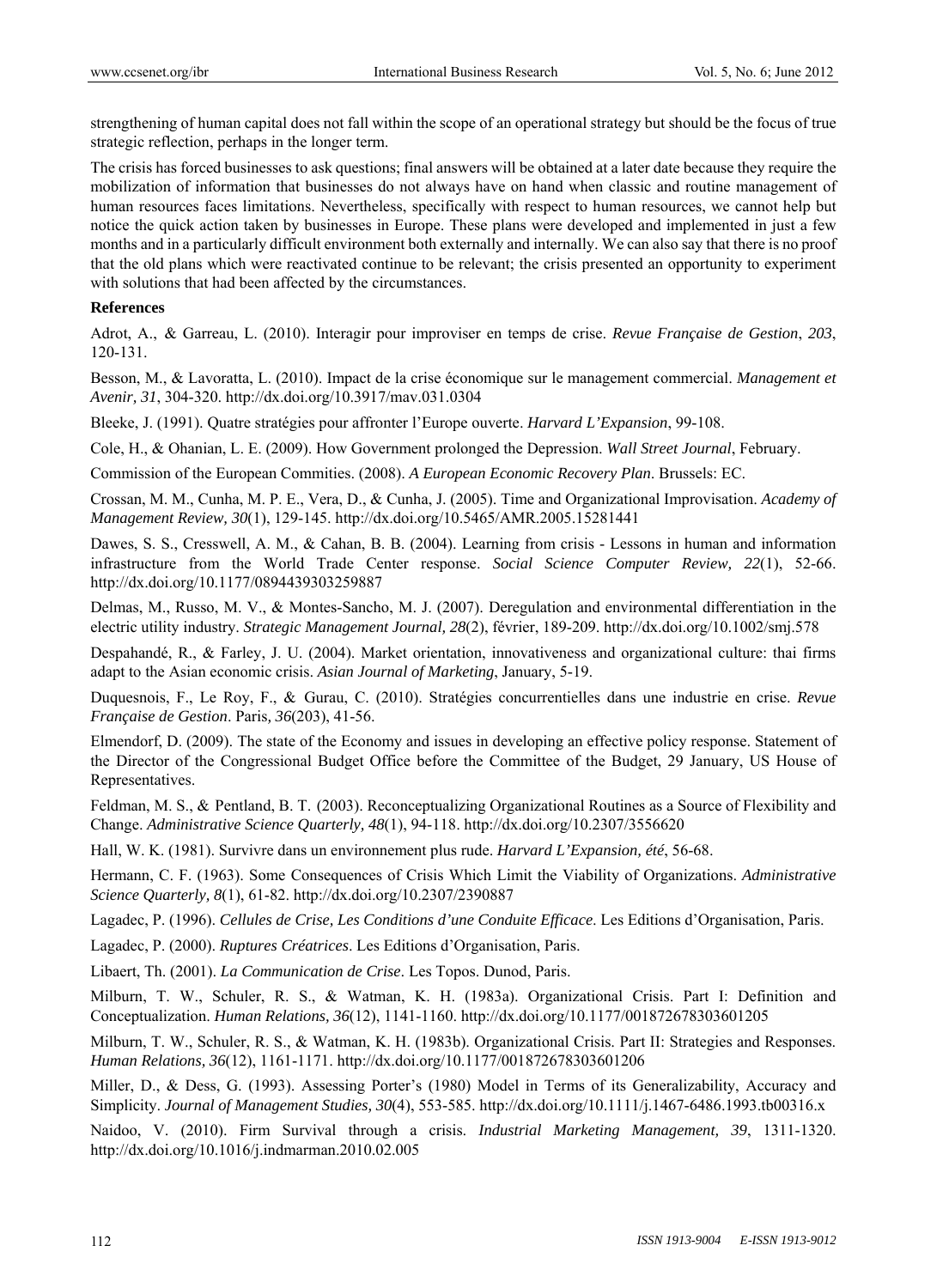|             |           |          | How would you say your company's situation has been affected so far by the current economic change? Would you say it has been |            |            |                       |
|-------------|-----------|----------|-------------------------------------------------------------------------------------------------------------------------------|------------|------------|-----------------------|
|             | Very much | Rather   | Very much + rather                                                                                                            | Rather     | Completely | $Rather + completely$ |
|             | affected  | affected | affected                                                                                                                      | unaffected | unaffected | unaffected            |
| Austria     | 32%       | 37%      | 69%                                                                                                                           | 31%        | $0\%$      | 31%                   |
| Belgium     | 42%       | 31%      | 73%                                                                                                                           | 21%        | 6%         | 27%                   |
| Denmark     | 42%       | 36%      | 79%                                                                                                                           | 20%        | $1\%$      | 21%                   |
| France      | 32%       | 26%      | 58%                                                                                                                           | 41%        | $1\%$      | 42%                   |
| Germany     | 29%       | 43%      | 72%                                                                                                                           | 26%        | $2\%$      | 28%                   |
| Holland     | 35%       | 41%      | 76%                                                                                                                           | 21%        | 3%         | 24%                   |
| Italy       | 57%       | 36%      | 93%                                                                                                                           | 7%         | $0\%$      | 7%                    |
| Switzerland | 26%       | 33%      | 59%                                                                                                                           | 38%        | 3%         | 41%                   |

Table 1. Impact of the economic slowdown on companies' businesses

Table 2. Health economic indicators used by Top Management to assess the impact of the economic slowdown on the business of their own company

| Which health indicators lead you to believe that your business is affected or not by the economic change? |         |         |         |        |         |         |       |             |  |  |  |
|-----------------------------------------------------------------------------------------------------------|---------|---------|---------|--------|---------|---------|-------|-------------|--|--|--|
|                                                                                                           | Austria | Belgium | Denmark | France | Germany | Holland | Italy | Switzerland |  |  |  |
| <b>Sales</b>                                                                                              | 89%     | 90%     | 95%     | 93%    | 89%     | 87%     | 91%   | 89%         |  |  |  |
| Sales (volumes)                                                                                           | 84%     | 73%     | 89%     | 82%    | 86%     | 77%     | 86%   | 85%         |  |  |  |
| Sales (margin)                                                                                            | 53%     | 59%     | 48%     | 49%    | 39%     | 55%     | 50%   | 48%         |  |  |  |
| <b>Financial results</b>                                                                                  | 89%     | 79%     | 67%     | 84%    | 77%     | 77%     | 73%   | 76%         |  |  |  |
| Operational result                                                                                        | 79%     | 66%     | 47%     | 65%    | 69%     | 62%     | 50%   | 71%         |  |  |  |
| Cash reserves                                                                                             | 53%     | 37%     | 26%     | 41%    | 35%     | 43%     | 38%   | 30%         |  |  |  |
| <b>Human</b> ressources                                                                                   | 53%     | 52%     | 41%     | 50%    | 47%     | 61%     | 46%   | 53%         |  |  |  |
| Layoffs                                                                                                   | 47%     | 45%     | 33%     | 41%    | 41%     | 52%     | 38%   | 47%         |  |  |  |
| Frost of salaries                                                                                         | 21%     | 21%     | $7\%$   | 19%    | 11%     | 13%     | 13%   | 12%         |  |  |  |
| <b>Budget &amp; costs</b>                                                                                 | 53%     | 49%     | 38%     | 44%    | 57%     | 70%     | 55%   | 49%         |  |  |  |
| Operational budget                                                                                        | 21%     | 18%     | 14%     | 13%    | 18%     | 42%     | 14%   | 20%         |  |  |  |
| Investments                                                                                               | 42%     | 39%     | 27%     | 34%    | 42%     | 45%     | 36%   | 29%         |  |  |  |
| Environment                                                                                               | 11%     | 14%     | 9%      | 22%    | 11%     | 12%     | 14%   | 15%         |  |  |  |
| Stock price                                                                                               | $0\%$   | 10%     | $5\%$   | 7%     | 10%     | 4%      | 11%   | 6%          |  |  |  |
| Benchmark                                                                                                 | 11%     | $4\%$   | 5%      | 15%    | 3%      | 8%      | 4%    | 9%          |  |  |  |

Table 3. The economic slowdown: an opportunity to reconsider the management practices

| Which of these two statements best describe your opinion as of today? |                                         |                                                  |                                                             |                                                            |  |  |  |  |  |  |
|-----------------------------------------------------------------------|-----------------------------------------|--------------------------------------------------|-------------------------------------------------------------|------------------------------------------------------------|--|--|--|--|--|--|
|                                                                       |                                         | The economic slowdown is a wonderful opportunity | The economic slowdown is similar to all the others. After a |                                                            |  |  |  |  |  |  |
|                                                                       |                                         | to think about and to deploy new management      |                                                             | while, people will realize that nothing has changed in the |  |  |  |  |  |  |
|                                                                       | practices to reach a sustainable growth |                                                  | management practices to reach a sustainable growth          |                                                            |  |  |  |  |  |  |
| <b>Total Europe</b>                                                   | 77%                                     | Rank                                             | 23%                                                         | Rank                                                       |  |  |  |  |  |  |
| Austria                                                               | 68%                                     |                                                  | 32%                                                         |                                                            |  |  |  |  |  |  |
| Belgium                                                               | 76%                                     | 5                                                | 24%                                                         |                                                            |  |  |  |  |  |  |
| Denmark                                                               | 87%                                     |                                                  | 13%                                                         |                                                            |  |  |  |  |  |  |
| France                                                                | 81%                                     |                                                  | 19%                                                         |                                                            |  |  |  |  |  |  |
| Germany                                                               | 71%                                     | <sub>(</sub>                                     | 29%                                                         | O                                                          |  |  |  |  |  |  |
| Holland                                                               | 78%                                     | 4                                                | 22%                                                         |                                                            |  |  |  |  |  |  |
| Italy                                                                 | 82%                                     |                                                  | 18%                                                         |                                                            |  |  |  |  |  |  |
| Switzerland                                                           | 65%                                     |                                                  | 35%                                                         | 8                                                          |  |  |  |  |  |  |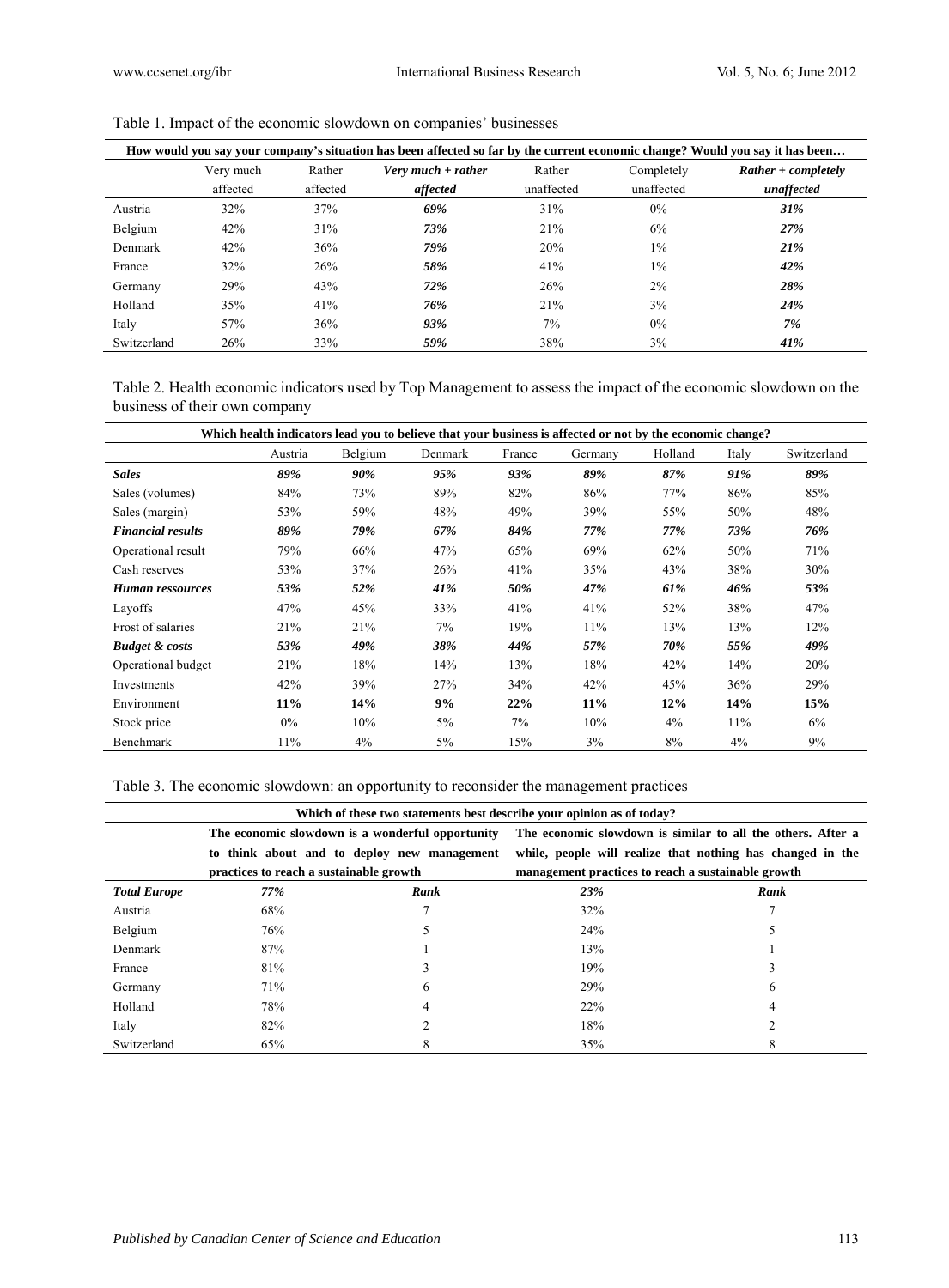| Rate the following in terms of priorities for your company to go out of the crisis in a long-lasting way |         |         |         |        |         |         |       |             |  |  |  |
|----------------------------------------------------------------------------------------------------------|---------|---------|---------|--------|---------|---------|-------|-------------|--|--|--|
| % More important $(*)$                                                                                   | Austria | Belgium | Denmark | France | Germany | Holland | Italy | Switzerland |  |  |  |
| Core competencies                                                                                        | 79%     | 69%     | 65%     | 57%    | 64%     | 58%     | 66%   | 62%         |  |  |  |
| Client / market orientation                                                                              | 79%     | 76%     | 75%     | 76%    | 76%     | 78%     | 73%   | 81%         |  |  |  |
| HR management                                                                                            | 37%     | 38%     | 38%     | 54%    | 27%     | 49%     | 52%   | 34%         |  |  |  |
| Financial management                                                                                     | 42%     | 35%     | 36%     | 32%    | 28%     | 26%     | 41%   | 27%         |  |  |  |

# Table 4. Top European CEOs' priorities to go out of the crisis in a long-lasting way

*Note:* (\*) the most important per country is underlined in bold.

|  | Table 5. Top European CEOs' priorities in the client market orientation |  |  |  |  |  |  |
|--|-------------------------------------------------------------------------|--|--|--|--|--|--|
|--|-------------------------------------------------------------------------|--|--|--|--|--|--|

| Rate the following in terms of priorities for your company to go out of the crisis in a long-lasting way |         |         |         |        |         |         |       |             |  |  |  |
|----------------------------------------------------------------------------------------------------------|---------|---------|---------|--------|---------|---------|-------|-------------|--|--|--|
| % More important $(*)$                                                                                   | Austria | Belgium | Denmark | France | Germany | Holland | Italy | Switzerland |  |  |  |
| <b>Client / market orientation</b>                                                                       | 79%     | 76%     | 75%     | 76%    | 76%     | 78%     | 73%   | 81%         |  |  |  |
| Improve quality of clients' portfolio                                                                    | 37%     | 28%     | 28%     | 24%    | 31%     | 46%     | 36%   | 27%         |  |  |  |
| Acquire new clients                                                                                      | 63%     | 73%     | 68%     | 72%    | 77%     | 72%     | 61%   | 76%         |  |  |  |
| Retain clients (loyalty)                                                                                 | 63%     | 63%     | 46%     | 53%    | 48%     | 71%     | 61%   | 52%         |  |  |  |
| Identify new expectations                                                                                | 47%     | 59%     | 25%     | 35%    | 40%     | 66%     | 30%   | 39%         |  |  |  |
| Improve clients' service                                                                                 | 68%     | 48%     | 44%     | 51%    | 44%     | 50%     | 14%   | 42%         |  |  |  |
| Open to new markets                                                                                      | 32%     | 49%     | 47%     | 44%    | 28%     | 46%     | 39%   | 39%         |  |  |  |
| Internationalize the business                                                                            | 16%     | 20%     | 12%     | 19%    | 19%     | 13%     | 14%   | 15%         |  |  |  |
| Improve the ability to deliver                                                                           | 32%     | 31%     | 33%     | 43%    | 37%     | 38%     | 38%   | 32%         |  |  |  |
| Improve the negotiating skills                                                                           | 11%     | 15%     | 22%     | 16%    | 11%     | 21%     | 5%    | 13%         |  |  |  |
| Increase the orders' income                                                                              | 5%      | 18%     | 22%     | 25%    | 20%     | 13%     | 14%   | 16%         |  |  |  |
| Increase the quality of orders' portfolio                                                                | 21%     | 17%     | 15%     | 9%     | 14%     | 27%     | 14%   | 9%          |  |  |  |

*Note:* (\*) the most important per country is underlined in bold.

|  | Table 6. Top European CEOs' priorities in the core competencies management |
|--|----------------------------------------------------------------------------|
|  |                                                                            |

| Rate the following in terms of priorities for your company to go out of the crisis in a long-lasting way |         |         |         |        |         |         |       |             |  |  |  |
|----------------------------------------------------------------------------------------------------------|---------|---------|---------|--------|---------|---------|-------|-------------|--|--|--|
| % More important $(*)$                                                                                   | Austria | Belgium | Denmark | France | Germany | Holland | Italy | Switzerland |  |  |  |
| Core competencies                                                                                        | 79%     | 69%     | 65%     | 57%    | 64%     | 58%     | 66%   | 62%         |  |  |  |
| Increase the innovation                                                                                  | 53%     | 70%     | 56%     | 65%    | 52%     | 67%     | 82%   | 56%         |  |  |  |
| Increase the investments                                                                                 | 16%     | 30%     | 25%     | 15%    | 18%     | 21%     | 38%   | 17%         |  |  |  |
| Improve the quality of the offering                                                                      | 32%     | 44%     | 33%     | 46%    | 28%     | 46%     | 45%   | 40%         |  |  |  |
| Improve the quality of services                                                                          | 63%     | 63%     | 48%     | 71%    | 44%     | 59%     | 45%   | 57%         |  |  |  |
| Improve the quality of the recruitment                                                                   | 21%     | 31%     | 19%     | 29%    | 20%     | 20%     | 30%   | 28%         |  |  |  |
| Improve the quality of the training                                                                      | 21%     | 32%     | 28%     | 26%    | 19%     | 40%     | 30%   | 23%         |  |  |  |
| Decrease the staff turnover rate                                                                         | 5%      | 8%      | 7%      | 4%     | 11%     | 13%     | 7%    | 11%         |  |  |  |
| Facilitate the organic growth                                                                            | 47%     | 34%     | 60%     | 31%    | 45%     | 36%     | 11%   | 37%         |  |  |  |
| Facilitaite the external growth                                                                          | 37%     | 31%     | 34%     | 25%    | 25%     | 21%     | 14%   | 17%         |  |  |  |
| Invest in the human resources                                                                            | 37%     | 65%     | 28%     | 41%    | 44%     | 68%     | 63%   | 40%         |  |  |  |
| Invest in the technology                                                                                 | 21%     | 14%     | 9%      | 12%    | 17%     | 28%     | 18%   | 12%         |  |  |  |

*Note:* (\*) the most important per country is underlined in bold.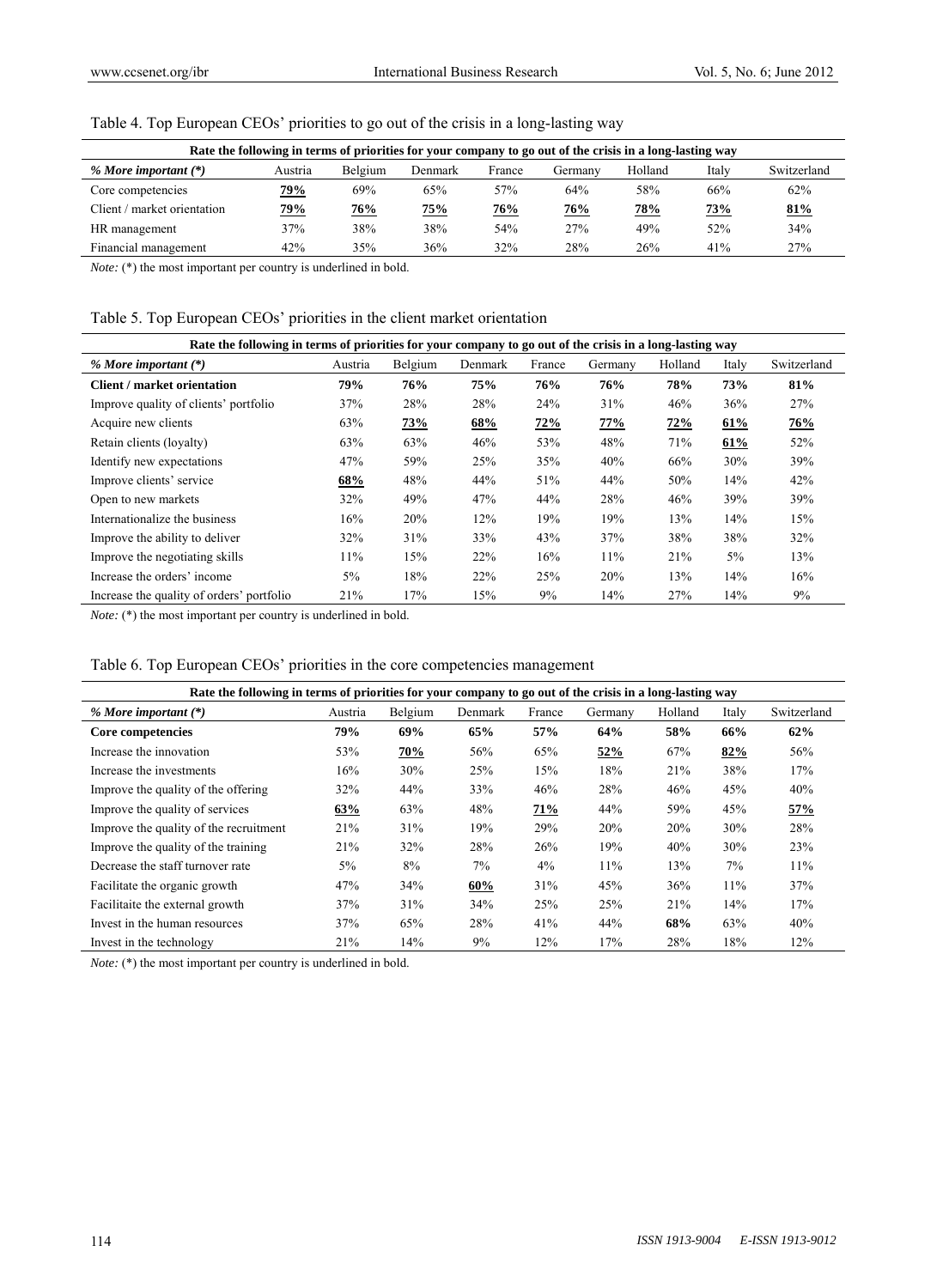| Rate the following in terms of priorities for your company to go out of the crisis in a long-lasting way |         |         |         |        |         |         |       |             |  |  |  |
|----------------------------------------------------------------------------------------------------------|---------|---------|---------|--------|---------|---------|-------|-------------|--|--|--|
| % More important $(*)$                                                                                   | Austria | Belgium | Denmark | France | Germany | Holland | Italy | Switzerland |  |  |  |
| <b>HR</b> management                                                                                     | 37%     | 38%     | 38%     | 54%    | 27%     | 49%     | 52%   | 34%         |  |  |  |
| Motivate the Executives                                                                                  | 11%     | 37%     | 33%     | 40%    | 15%     | 28%     | 34%   | 24%         |  |  |  |
| Motivate the middle management                                                                           | 32%     | 54%     | 47%     | 40%    | 41%     | 46%     | 52%   | 40%         |  |  |  |
| Motivate the employees                                                                                   | 58%     | 59%     | 61%     | 57%    | 55%     | 51%     | 77%   | 50%         |  |  |  |
| Encourage the internal promotion                                                                         | 11%     | 25%     | 5%      | 19%    | 8%      | 51%     | 9%    | 6%          |  |  |  |
| Revise the salary grids                                                                                  | 11%     | 11%     | $5\%$   | 7%     | 16%     | 4%      | 30%   | 12%         |  |  |  |
| Improve the skills                                                                                       | 42%     | 54%     | 44%     | 46%    | 50%     | 50%     | 48%   | 47%         |  |  |  |
| Manage the careers                                                                                       | 21%     | 27%     | 15%     | 19%    | 23%     | 19%     | 36%   | 19%         |  |  |  |
| Internationalize the careers                                                                             | 5%      | 8%      | 2%      | 6%     | 14%     | 5%      | 11%   | 8%          |  |  |  |
| Facilitate the project management                                                                        | 42%     | 42%     | 53%     | 47%    | 53%     | 40%     | 18%   | 38%         |  |  |  |
| Facilitate the flexibility of schedules                                                                  | 11%     | 20%     | 13%     | 10%    | 10%     | 31%     | 14%   | 12%         |  |  |  |
| Improve the social climate                                                                               | 11%     | 18%     | 16%     | 19%    | 16%     | 21%     | 48%   | 15%         |  |  |  |
| Facilitate the collaborative work                                                                        | 32%     | 28%     | 18%     | 15%    | 38%     | 52%     | 14%   | 36%         |  |  |  |
| Improve the level of delegation                                                                          | 26%     | 24%     | 28%     | 34%    | 24%     | 22%     | 36%   | 21%         |  |  |  |

# Table 7. Top European CEOs' priorities in the HR management

*Note:* (\*) the most important per country score is underlined in bold.

#### Table 8. Top European CEOs' priorities in the financial management

| Rate the following in terms of priorities for your company to go out of the crisis in a long-lasting way |         |         |         |        |         |         |       |             |  |  |  |
|----------------------------------------------------------------------------------------------------------|---------|---------|---------|--------|---------|---------|-------|-------------|--|--|--|
| % More important $(*)$                                                                                   | Austria | Belgium | Denmark | France | Germany | Holland | Italy | Switzerland |  |  |  |
| <b>Financial management</b>                                                                              | 42%     | 35%     | 36%     | 32%    | 28%     | 26%     | 41%   | 27%         |  |  |  |
| To control over the stock price                                                                          | $0\%$   | 4%      | 7%      | 3%     | 6%      | $1\%$   | 5%    | 3%          |  |  |  |
| To check the financial health of clients                                                                 | 26%     | 48%     | 45%     | 49%    | 36%     | 46%     | 61%   | 42%         |  |  |  |
| To check the financial health of suppliers                                                               | 21%     | 10%     | 15%     | 18%    | 13%     | 7%      | 14%   | 12%         |  |  |  |
| To increase the net cash                                                                                 | 47%     | 31%     | 25%     | 32%    | 20%     | 37%     | 45%   | 24%         |  |  |  |
| To decrease the level of debts                                                                           | 32%     | 23%     | 28%     | 24%    | 9%      | 13%     | 41%   | 12%         |  |  |  |
| To increase the dividend to shareholders                                                                 | 11%     | 14%     | $2\%$   | 4%     | 3%      | 23%     | 5%    | $4\%$       |  |  |  |
| To improve financial ratios                                                                              | 11%     | 8%      | 12%     | 6%     | 13%     | 29%     | 7%    | 5%          |  |  |  |
| To increase the profits                                                                                  | 68%     | 61%     | 73%     | 69%    | 60%     | 56%     | 77%   | 65%         |  |  |  |
| To increase the cash flow                                                                                | 53%     | 51%     | 38%     | 29%    | 31%     | 54%     | 32%   | 37%         |  |  |  |
| To increase the working capital needs                                                                    | 11%     | 25%     | 14%     | 15%    | 6%      | 28%     | 14%   | 6%          |  |  |  |
| To increase the working capital                                                                          | 11%     | 17%     | 31%     | 13%    | 8%      | 13%     | 11%   | 6%          |  |  |  |

*Note:* (\*) the most important per country score is underlined in bold.

# Table 9. Levels of priorities and levels of completion of action plans

|                               | Average is 100 for both importance and completion level across priorities |            |                     |                            |                     |                            |                                     |            |  |  |  |  |  |
|-------------------------------|---------------------------------------------------------------------------|------------|---------------------|----------------------------|---------------------|----------------------------|-------------------------------------|------------|--|--|--|--|--|
|                               | <b>Client / market orientation</b>                                        |            |                     | <b>Core Competencies</b>   |                     | <b>Financial</b>           | HR                                  |            |  |  |  |  |  |
|                               | <i>Index</i><br><i>Index</i>                                              |            |                     | management                 |                     | management                 | management<br><i>Index</i><br>Index |            |  |  |  |  |  |
|                               | importance                                                                | completion | Index<br>importance | <i>Index</i><br>completion | Index<br>importance | <i>Index</i><br>completion | importance                          | completion |  |  |  |  |  |
| <b>Total</b><br><b>Europe</b> | 117                                                                       | 110        | 107                 | 100                        | 79                  | 18                         | 97                                  | 72         |  |  |  |  |  |

*Note:* (\*) underlined in bold, lowest completion rate.